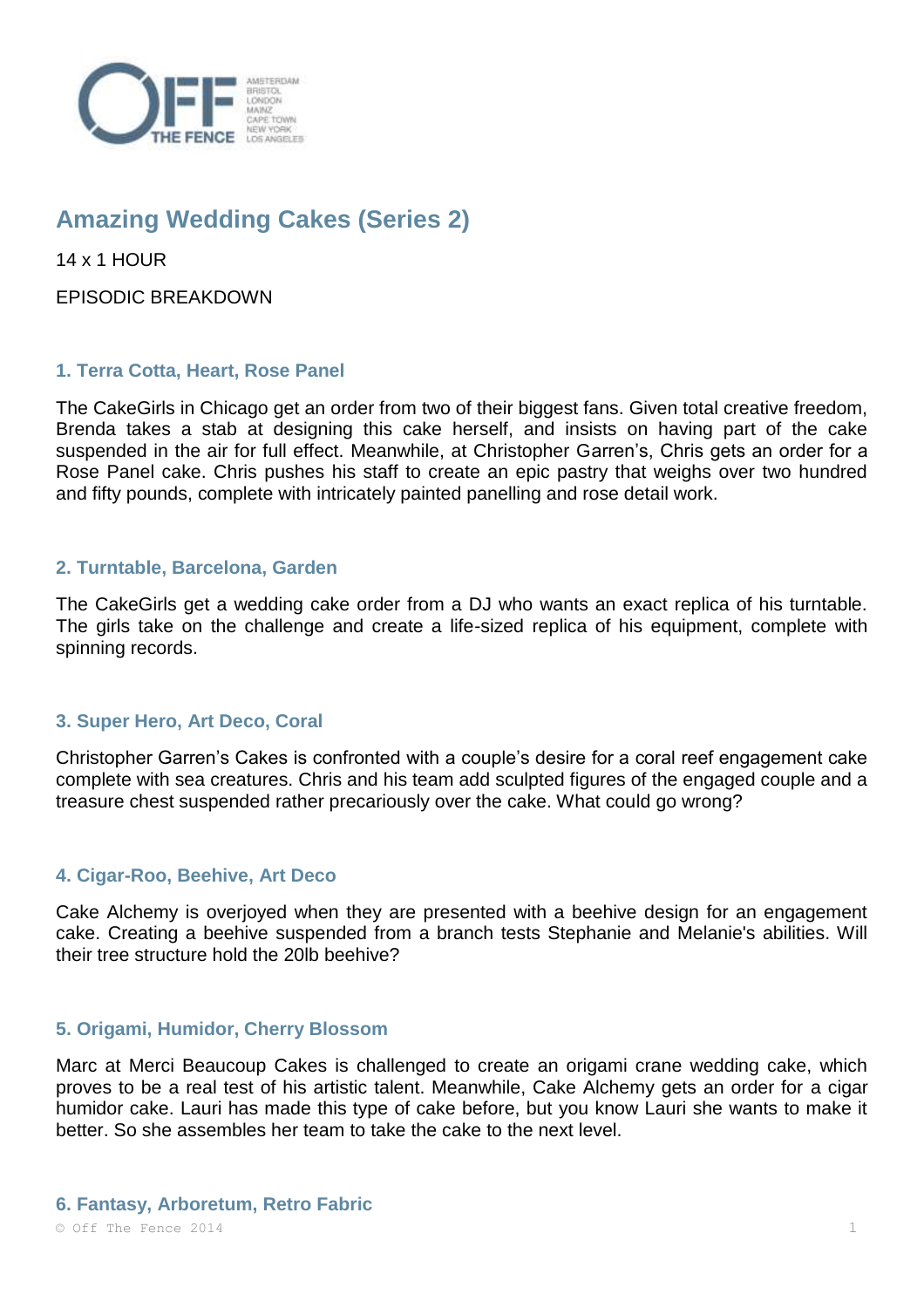Merci Beaucoup Cakes receives a wedding cake order for an outside wedding so Marc 'helps' with the design when he makes the bottom layer too big for the refrigerator. Now it's up to Reva to decorate a cake that has to be assembled on site – a dreaded situation for every cake decorator.

#### **7. Silent Movie, City Girl, NYC Bridal Show**

The Chicago CakeGirls get a bridal shower cake that plays right into their strengths. The bride-tobe wants a really girly-girl cake that's fashion centric and Mary immediately thinks designer purses, shoes and jewellery.

#### **8. Lakers, Treasure Chest, Lace**

Merci Beaucoup Cakes get an assignment to create a truly Los Angeles themed groom's cake – it must be all things Lakers. So this means it's got to be big, basketball-y and purple and gold.

# **9. Peacock, Luggage, Bridal Show**

Merci Beaucoup Cakes receives an order from one of their most loyal, and demanding customers for her wedding cakes. The bride-to-be knows exactly what she wants – a wedding cake that integrates a peacock theme into the design.

#### **10. Castle, Concentric Circles, Tropical Flowers**

The CakeGirls are met with the challenge of making a retro 1960s circle pattern for a wedding cake look modern. Brenda suggests fondant, but Mary disagrees. So Mary creates a new way to create the mod circle pattern and everything goes along smoothly. Until it's not.

#### **11. Ascot, Grass, Calla Lily**

The CakeGirls get an order for an anniversary cake that must incorporate blades of grass in its design. Mary, being Mary, creates an incredible game plan that will utilize a special template. But alas, not all goes according to plan, in fact very little does. So it's back to the drawing board as the delivery day draws near.

## **12. Persian, Luxury Car, Lace Embroidery**

Lauri at Cake Alchemy is delighted when a couple wants her to create a 3D luxury cake for an engagement party. Lauri and Stephanie begin the huge undertaking that includes many elements and a very late night.

#### **13. Corset, Chicago Themed, Russian**

Christopher Garren's crew has to create a wedding cake that matches the bride's dress. The dress has some beautiful pleating but will they be able to replicate the fabric in time for the delivery? Meanwhile, the CakeGirls get an order for a Chicago themed wedding cake. Brenda is taking the